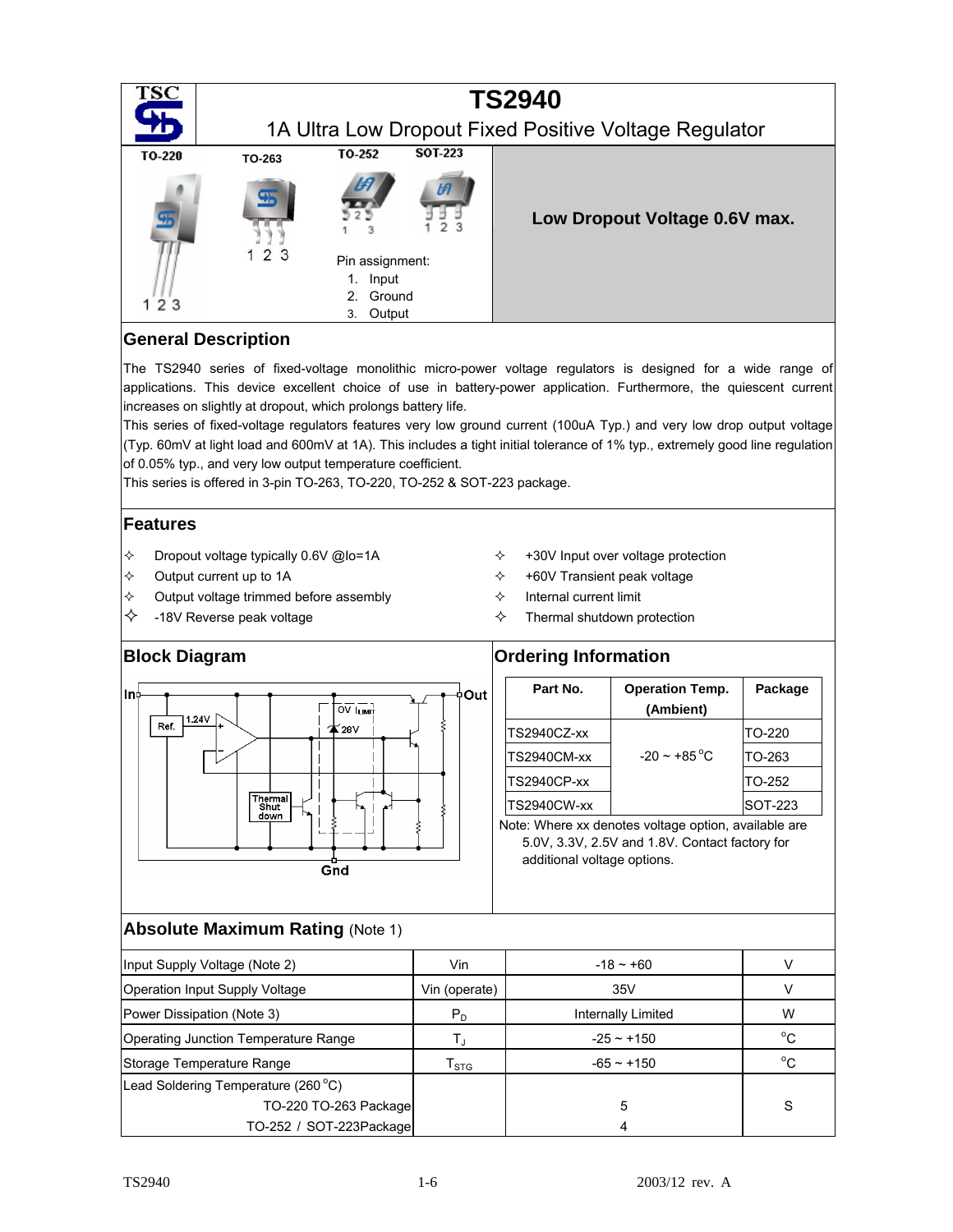

| <b>Electrical Characteristics</b>                                                               |                             |            |            |           |               |  |  |
|-------------------------------------------------------------------------------------------------|-----------------------------|------------|------------|-----------|---------------|--|--|
| Vin = Vout + 1V, $I_L$ = 5mA, $C_0$ = 10uF, Ta = 25 <sup>o</sup> C, unless otherwise specified. |                             |            |            |           |               |  |  |
| <b>Parameter</b>                                                                                | <b>Conditions</b>           | <b>Typ</b> | <b>Max</b> | Unit      |               |  |  |
| Output Voltage                                                                                  | Over temperature            | 5.0/3.3    | 1.010 Vol  | V         |               |  |  |
| Output Voltage                                                                                  | $5mA \leq I_L \leq 1A$ ,    | 0.980 Vol  | 2.5/1.8    | 1.020 Vol | $\vee$        |  |  |
|                                                                                                 | Vo+1V $\leq$ Vin $\leq$ 26V |            |            |           |               |  |  |
| Input Supply Voltage                                                                            |                             |            |            | 26        | $\vee$        |  |  |
| Output Voltage Temperature                                                                      |                             |            | 50         | 150       | ppm/°C        |  |  |
| Coefficient                                                                                     |                             |            |            |           |               |  |  |
| Line Regulation                                                                                 | Vo+1V $\leq$ Vin $\leq$ 26V |            | 0.05       | 0.5       | $\frac{0}{0}$ |  |  |
| Load Regulation                                                                                 | $5mA \leq I_L \leq 1A$      |            | 0.2        | 1.0       | $\%$          |  |  |
| Dropout Voltage (Note 4)                                                                        | $I1 = 100mA$                |            | 100        | 200       |               |  |  |
|                                                                                                 | $I1 = 500mA$                |            | 300        | 500       | mV            |  |  |
|                                                                                                 | $I_1 = 1A$                  |            | 600        | 800       |               |  |  |
| Quiescent Current (Note 5)                                                                      | $I_L = 100uA$               |            | 100        |           | uA            |  |  |
|                                                                                                 | $I1 = 500mA$                |            | 15         |           | mA            |  |  |
|                                                                                                 | $I_L = 1A$                  |            | 30         |           |               |  |  |
| Short Circuit Current (Note 6)                                                                  | $Vout=0$                    |            |            | 1.5       | A             |  |  |
| Output Noise,                                                                                   | $C_L = 2.2uF$               |            | 500        |           |               |  |  |
| 10Hz to 100KHz, $I_1 = 10mA$                                                                    | $C_L = 3.3uF$               |            | 350        |           | uVrms         |  |  |
|                                                                                                 | $C1 = 33uF$                 |            | 120        |           |               |  |  |

| <b>Thermal Performance</b> |              |     |      |  |  |  |
|----------------------------|--------------|-----|------|--|--|--|
| <b>Condition</b>           | Package type | Тур | Unit |  |  |  |
| <b>Thermal Resistance</b>  | TO-220       | 60  |      |  |  |  |
| Junction to Ambient        | TO-263       | 80  | °C/W |  |  |  |
|                            | TO-252       | 150 |      |  |  |  |
|                            | SOT-223      | 170 |      |  |  |  |

Note 1: Absolute Maximum Rating is limits beyond which damage to the device may occur. For guaranteed specifications and test conditions see the Electrical Characteristics.

Note 2: Maximum positive supply voltage of 60V must be limited duration (<100mS) and duty cycle (<1%).

- Note 3: The maximum allowable power dissipation is a function of the maximum junction temperature, Tj, the junction to ambient thermal resistance, θja, and the ambient temperature, Ta. Exceeding the maximum allowable power dissipation will cause excessive die temperature, and the regulator will go into thermal shutdown. The effective value of θja can be reduced by using a heatsink.
- Note 4: Dropout voltage is defined as the input to output differential at which the output voltage drops 2% below its nominal value measured at 1V differential.

Note 5: Ground pin current is the regulator quiescent current. The total current drawn from the source is the sum of the ground pin current and output load current.

Note 6: Output current will decrease with increasing temperature, but it will be not dropped below 1A at the maximum specified temperature.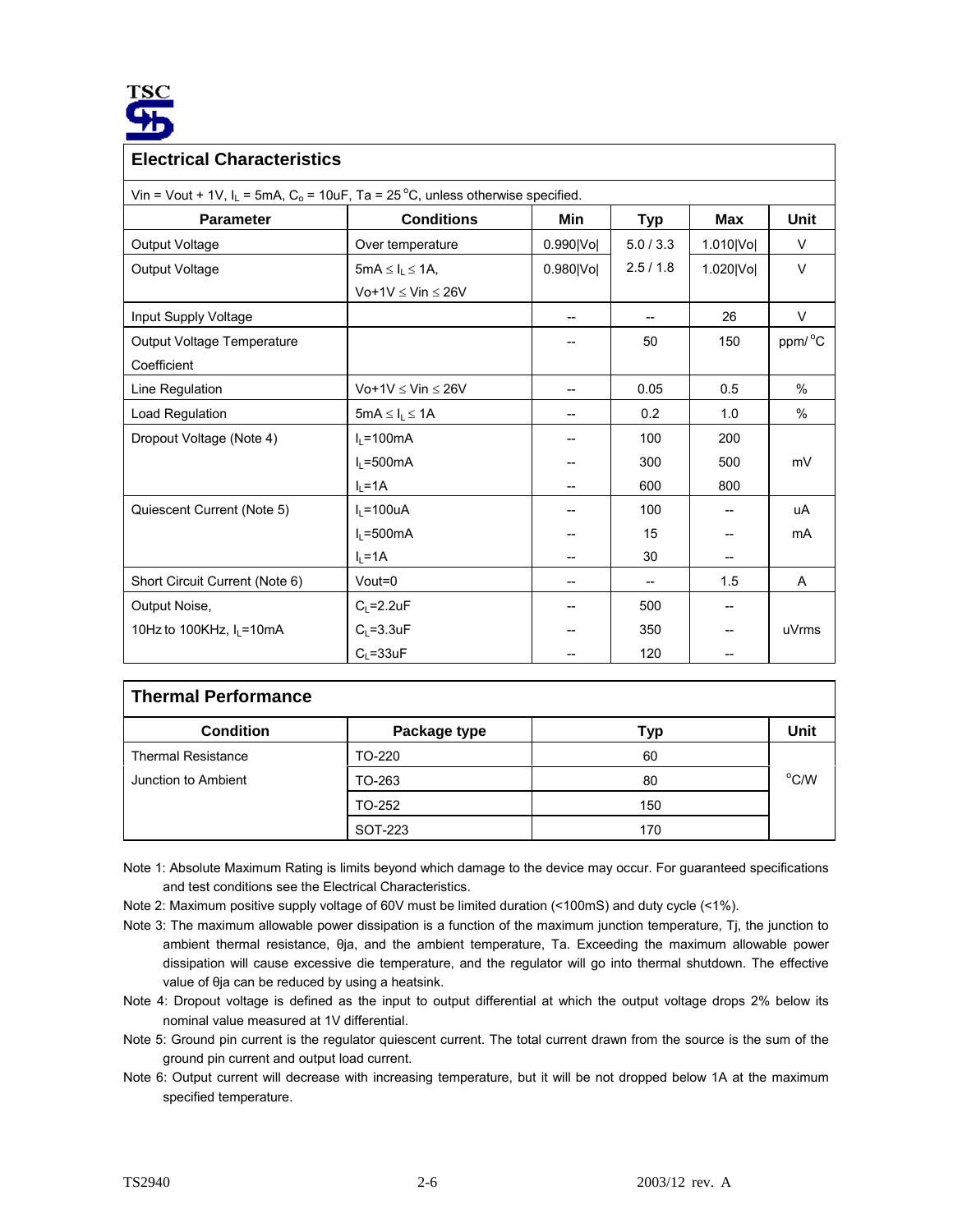

## **Application Information**

The TS2940 series is a high performance with low dropout voltage regulator suitable for moderate to high current and voltage regulator application. Its 600mA(typ) dropout voltage at full load and over temperature makes it especially valuable in battery power systems and as high efficiency noise filters in post regulator applications. Unlike normal NPN transistor design, where the base to emitter voltage drop and collector to emitter saturation voltage limit the minimum dropout voltage, dropout performance of the PNP output of these devices is limited only by low Vce saturation voltage.

The TS2940 series is fully protected from damage due to fault conditions. Linear current limiting is provided. Output current during overload conditions is constant. Thermal shutdown the device when the die temperature exceeds the maximum safe operating temperature. Transient protection allows device survival even when the input voltage spikes above and below nominal. The output structure of these regulators allows voltages in excess of the desired output voltage to be applied without reverse current flow.

## **Typical Application Circuit**



## **Output Capacitor**

The TS2940 series requires an output capacitor to maintain stability and improve transient response. Proper capacitor selection is important to ensure proper operation. The output capacitor selection is dependent upon the ESR of the output capacitor the maintain stability. When the output capacitor is 10uF or greater, the output capacitor should have an ESR less than 2 ohm. This will improve transient response as well as promoted stability. Ultra low ESR capacitors (<100mohm), such as ceramic chip capacitors may promote instability. These very low ESR levels may cause an oscillation and/or under damped transient response.

A low ESR solid tantalum capacitor works extremely well and provides good transient response and stability over temperature. Aluminum electrolytic can also be used, as long as the ESR of the capacitor is <2ohm. The value of the output capacitor can be increased without limit. Higher capacitance values help to improved transient response and ripple rejection and reduce output noise.

### **Minimum Load Current**

The TS2940 series is specified between finite loads. If the output current is too small leakage currents dominate and the output voltage rises. A 10mA minimum load current is necessary for proper regulation.

### **Input Capacitor**

An input capacitor of 1uF or greater is recommended when the device is more that 4 inches away from the bulk AC supply capacitance or when the supply is a battery. Small and surface mount ceramic chip capacitors can be used for bypassing. Larger values will help to improve ripple rejection by bypassing the input to the regulator, further improving the integrity of the output voltage.

### **Thermal Characteristics**

A heatsink may be required depending on the maximum power dissipation and maximum ambient temperature of the application. Under all possible operating conditions, the junction temperature must be within the range specified under absolute maximum ratings. To determine if the heatsink is required, the power dissipated by the regulator,  $P_D$ must be calculated.

The below formula shows the voltages and currents for calculating the  $P_D$  in the regulator:

$$
\mathsf{lin} = \mathsf{I}_\mathsf{L} \, / \, \mathsf{I}_\mathsf{G}
$$

 $P_D$  = (Vin-Vout) \*  $I_L$  + (Vin) \*  $I_G$ 

Ex.  $P_D = (3.3V - 2.5V) * 1A + 3.3V * 11mA$ 

= 800mW + 36mW

= 836mW

Remark:  $I<sub>L</sub>$  is output load current,

 $I_G$  is ground current.

- Vin is input voltage
- Vout is output voltage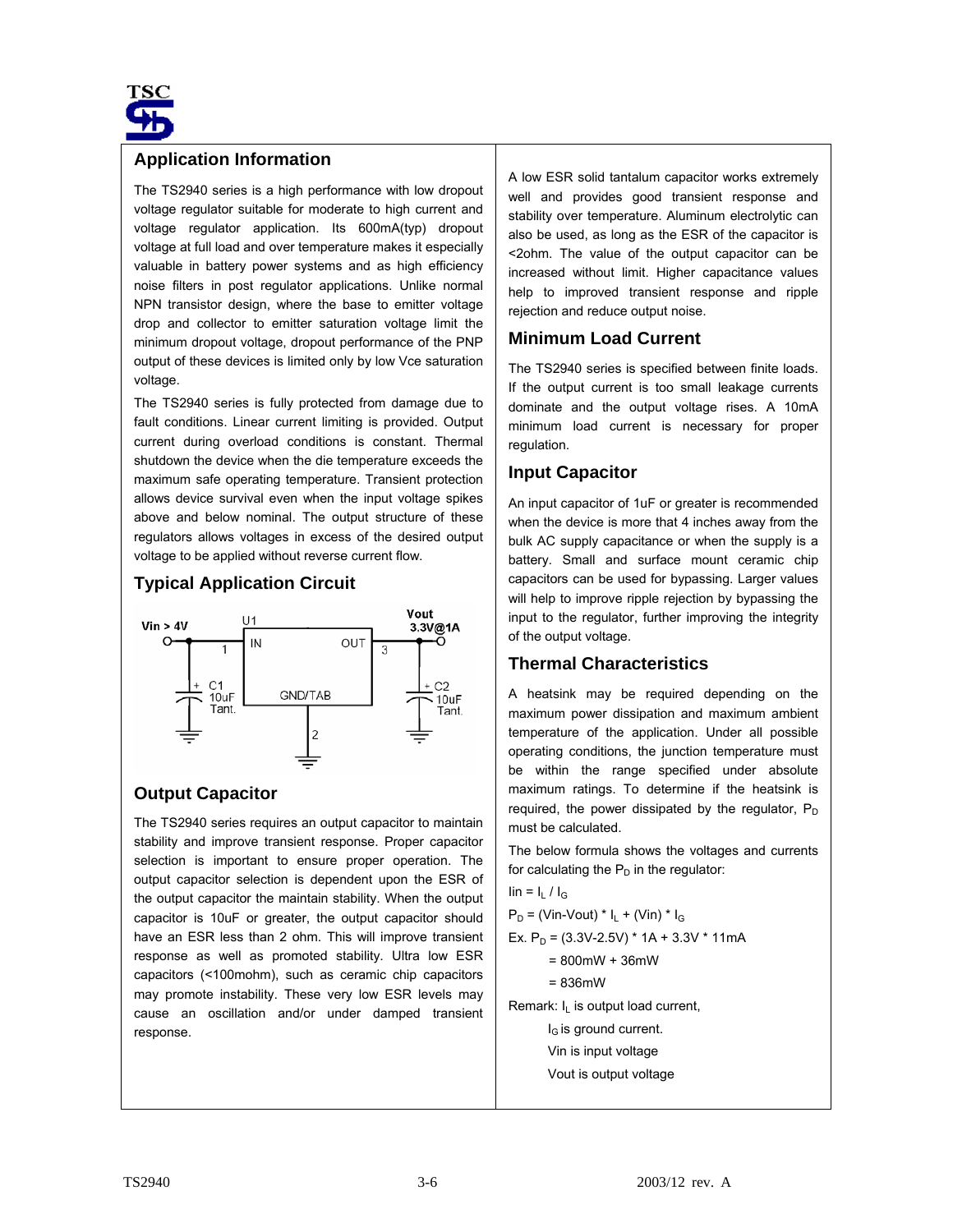

| The next parameter which must be calculated is the<br>maximum allowable temperature rise, $T_R$ (max) this is<br>calculated by the using to formula:<br>$T_R(max) = T_A(max) - T_A(max)$<br>Where: $T_{\parallel}$ (max) is the maximum allowable junction<br>temperature, which is 125 °C for commercial<br>grade parts.<br>$T_A$ (max) is the maximum ambient temperature<br>which will be encountered in the application. | IMPORTANT if the maximum allowable value for is<br>found to be ≥60 °C/W for the TO-220 package, ≥80 °C/W<br>for the TO-263 package, $\geq$ 150 °C/W for the TO-252<br>package, or $\geq$ 170 °C/W for the SOT-223 package, no<br>heatsink is needed since the package alone will<br>dissipate enough heat to satisfy these requirements. If<br>the calculated value for $\theta$ a falls below these limits, a<br>heatsink is required. |
|------------------------------------------------------------------------------------------------------------------------------------------------------------------------------------------------------------------------------------------------------------------------------------------------------------------------------------------------------------------------------------------------------------------------------|-----------------------------------------------------------------------------------------------------------------------------------------------------------------------------------------------------------------------------------------------------------------------------------------------------------------------------------------------------------------------------------------------------------------------------------------|
| Using the calculated values for $T_R$ (max) and $P_D$ , the<br>maximum allowable value for the junction to ambient<br>thermal resistance, θja, can now be found:<br>$\theta$ ja = T <sub>R</sub> (max) / P <sub>D</sub>                                                                                                                                                                                                      |                                                                                                                                                                                                                                                                                                                                                                                                                                         |

Т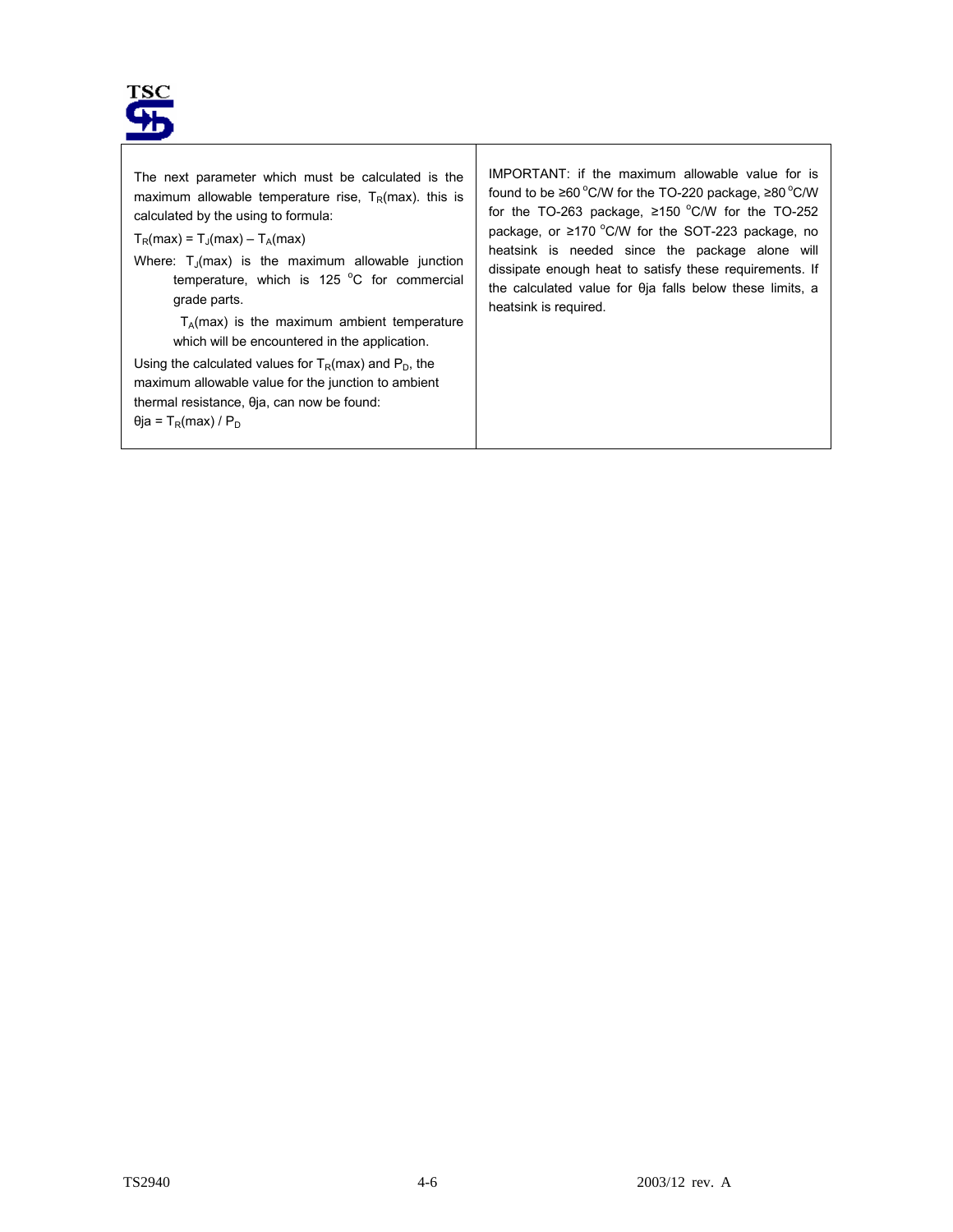